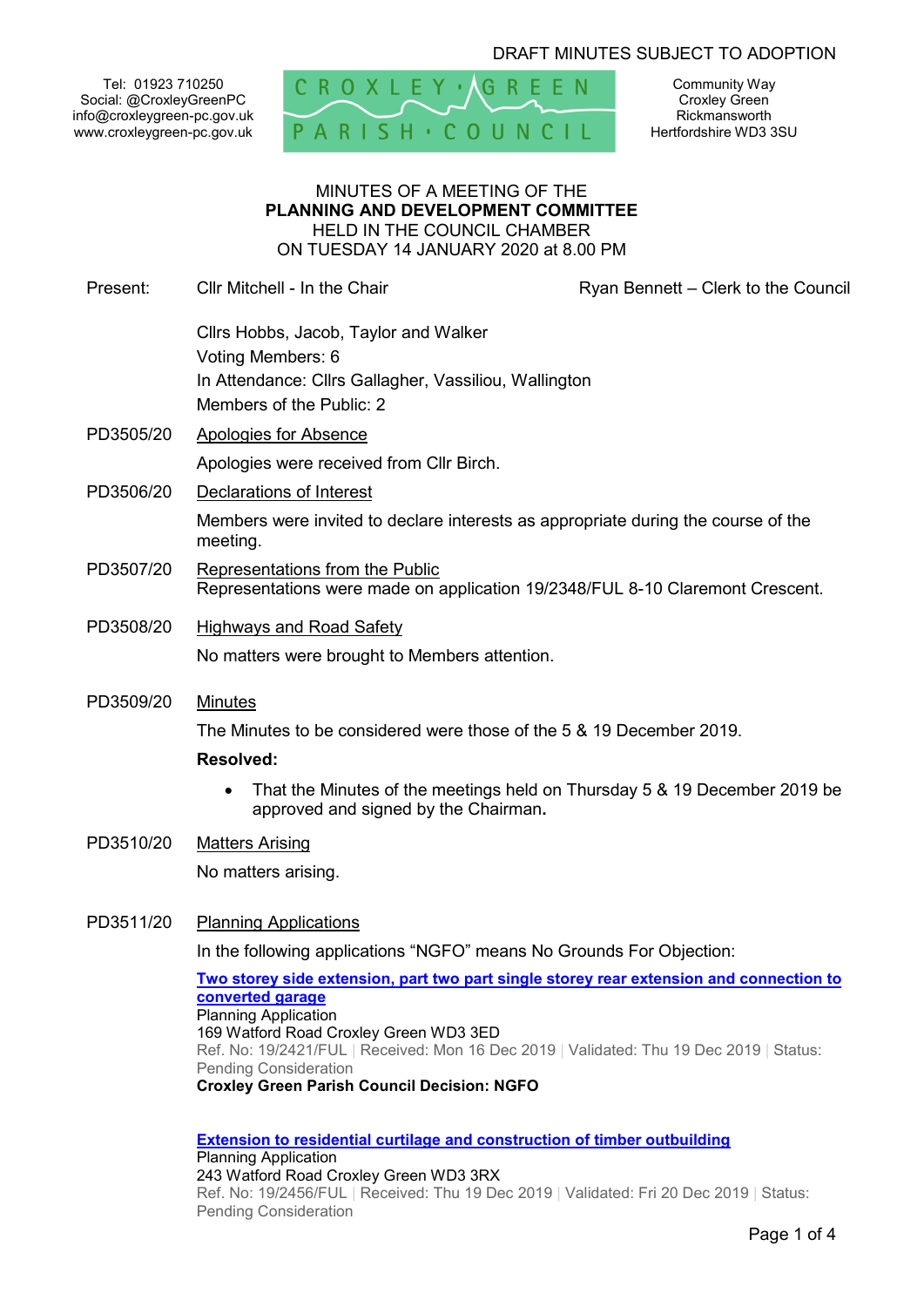#### **Croxley Green Parish Council Decision: NGFO**

**Two-storey front infill extension and porch awning, new rooflight, new side access door, new windows to side and front, new finish to ground floor rear elevation, internal alterations, patio paving**

Planning Application 9 Girton Way Croxley Green WD3 3QW Ref. No: 19/2465/FUL | Received: Thu 19 Dec 2019 | Validated: Thu 19 Dec 2019 | Status: Pending Consideration

**Croxley Green Parish Council Decision: NGFO** 

## **Single-storey side and rear extension and loft conversion including insertion of rear dormers and alterations to fenestration**

Planning Application Roe Field The Green Croxley Green WD3 3HJ Ref. No: 19/2449/FUL | Received: Wed 18 Dec 2019 | Validated: Mon 23 Dec 2019 | Status: Pending Consideration

**Croxley Green Parish Council Decision: NGFO** 

#### **Retrospective: Construction of raised patio to rear of dwelling and fences to side boundaries replacing existing fence** Planning Application

11 Lancing Way Croxley Green WD3 3LW Ref. No: 19/2488/RSP | Received: Mon 23 Dec 2019 | Validated: Thu 02 Jan 2020 | Status: Pending Consideration

**Croxley Green Parish Council Decision: NGFO.** 

*Members were made aware that this application was submitted by Cllr Yeung.* 

**Construction of two two storey dwellings to rear gardens of 8 to 10 Claremont Crescent including associated access, parking and gardens**

Planning Application

8-10 Claremont Crescent Croxley Green Rickmansworth Hertfordshire WD3 3QR Ref. No: 19/2348/FUL | Received: Thu 05 Dec 2019 | Validated: Wed 08 Jan 2020 | Status: Pending Consideration

**Croxley Green Parish Council Decision: Croxley Green Parish Council does not object to the application, and appreciates the efforts made in the proposal's massing and design to fit within the space and the wider local area.** 

**However, the committee, given that the application is back-land development and has scope to impact on a number of neighbouring properties, requests, regardless of the planning officer's decision, that it is called into committee at TRDC for further scrutiny.** 

**Proposed two storey rear extension, single storey front and side extension and single storey front porch extension**

Planning Application

16 Gonville Avenue Croxley Green WD3 3BY Ref. No: 20/0034/FUL | Received: Wed 08 Jan 2020 | Validated: Wed 08 Jan 2020 | Status: Pending Consideration

**Croxley Green Parish Council Decision: CGPC appreciates the the amended plans, following previous comments and does not object to the application, but recommends that the porch matches the style of the neighbouring property.** 

**Proposed raising of existing roof over nos. 83 and 85 Barton Way and first floor front extension to no. 85 Barton Way**

Planning Application

83-85 Barton Way Croxley Green Rickmansworth Hertfordshire WD3 3PB

Ref. No: 20/0032/FUL | Received: Wed 08 Jan 2020 | Validated: Wed 08 Jan 2020 | Status: Pending Consideration

**Croxley Green Parish Council Decision: CGPC has concerns over the raise in ridge height of the two properties but does not object to the application.**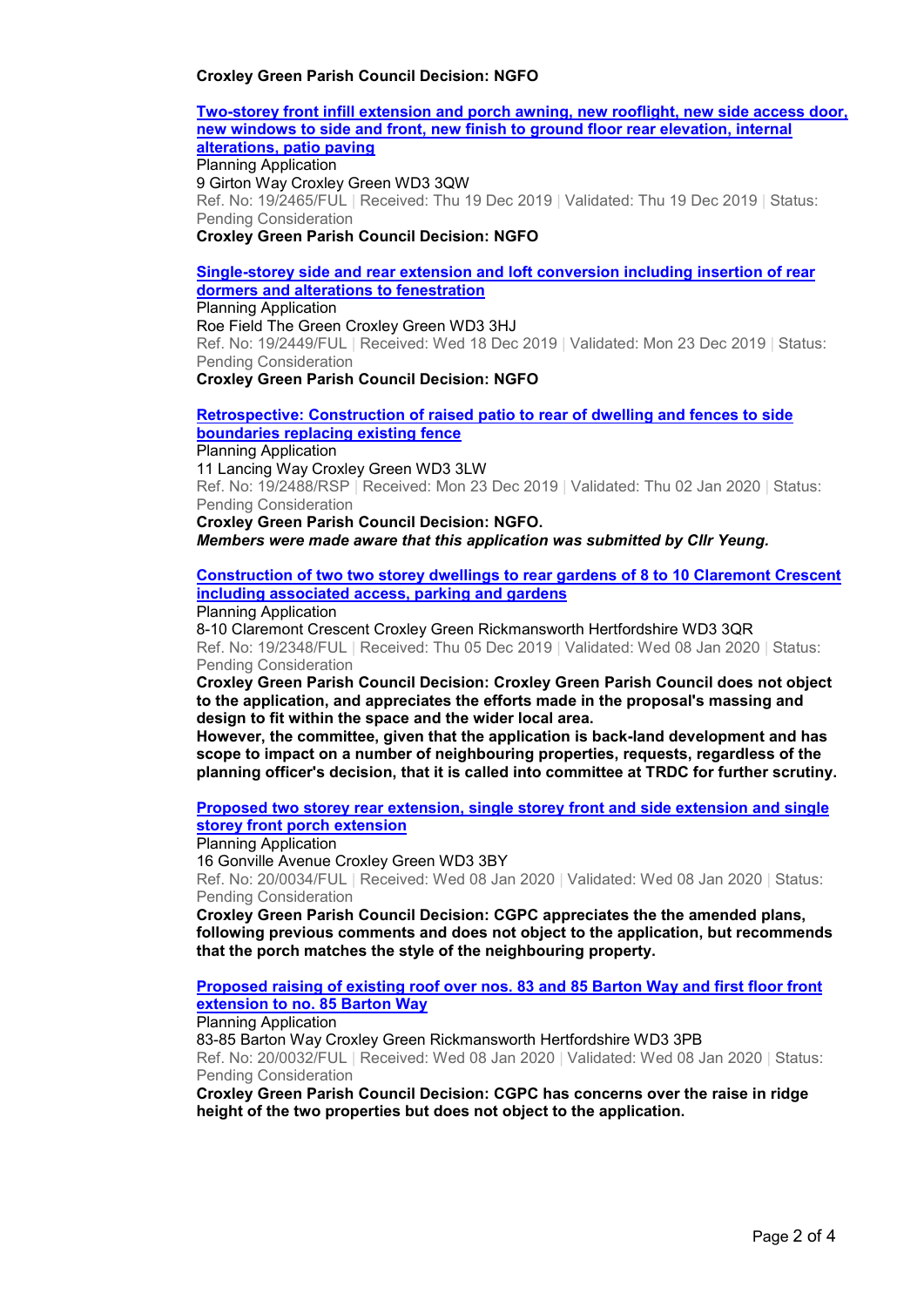| Approved                                       |                                                                                                                                                                                                                                                                                                                                                                                                                                                                                                                                                                                                                                                                                                                                                                                             |
|------------------------------------------------|---------------------------------------------------------------------------------------------------------------------------------------------------------------------------------------------------------------------------------------------------------------------------------------------------------------------------------------------------------------------------------------------------------------------------------------------------------------------------------------------------------------------------------------------------------------------------------------------------------------------------------------------------------------------------------------------------------------------------------------------------------------------------------------------|
| <b>Application:</b>                            | Retrospective: Erection of gates and fence fronting<br><b>Windmill Drive.</b>                                                                                                                                                                                                                                                                                                                                                                                                                                                                                                                                                                                                                                                                                                               |
| <b>Address:</b>                                | The Windmill 34 Windmill Drive Croxley Green WD3 3FD                                                                                                                                                                                                                                                                                                                                                                                                                                                                                                                                                                                                                                                                                                                                        |
| <b>Application No:</b>                         | 19/1998/RSP                                                                                                                                                                                                                                                                                                                                                                                                                                                                                                                                                                                                                                                                                                                                                                                 |
| <b>CGPC Decision</b>                           | Croxley Green Parish Council has the following<br>concerns<br>That the application is only for the Front Fence and does<br>not cover the work undertaken to the Sides and Back of<br>the property.<br>That measurements taken of the Fence show that it<br>exceeds the permitted height<br>On inspection the gravel board is showing above ground<br>and not buried as per the plan<br>The drawing exaggerates the slope<br>That damage has been done to wildlife habitats<br>We would also like to draw the case officer's attention to<br>the Neighbourhood Plan point 5.2.6 on page 39 which<br>discourages gated developments<br>If case officer is minded to approve the application then<br>CGPC would like the application to be considered by the<br><b>TRDC</b> planning committee |
| <b>TRDC Decision</b>                           | Approved                                                                                                                                                                                                                                                                                                                                                                                                                                                                                                                                                                                                                                                                                                                                                                                    |
| <b>Application:</b><br><b>Address:</b>         | New roof to existing rear extension, single storey rear infill<br>extension, external render to exterior and basement<br>extension with four new rooflights<br>24 Sycamore Road Croxley Green WD3 3TD                                                                                                                                                                                                                                                                                                                                                                                                                                                                                                                                                                                       |
|                                                | 19/2098/FUL                                                                                                                                                                                                                                                                                                                                                                                                                                                                                                                                                                                                                                                                                                                                                                                 |
| <b>Application No:</b><br><b>CGPC Decision</b> | CGPC believe that this application is highly out of<br>character with the area. Partly being down to the proposed<br>white rendering on all elevations of the property.<br>If the officer is minded to approve then CGPC wish for this                                                                                                                                                                                                                                                                                                                                                                                                                                                                                                                                                      |
|                                                | application to be called into committee.                                                                                                                                                                                                                                                                                                                                                                                                                                                                                                                                                                                                                                                                                                                                                    |
|                                                | <b>Email exchange with Lauren Edwards - planning</b><br>application altered to remove the render<br>Committee have no objection to the plan, but would<br>like it mentioned that the plans did not show the<br>changes on the basement and ground floor render.                                                                                                                                                                                                                                                                                                                                                                                                                                                                                                                             |
| <b>TRDC Decision</b>                           | Approved                                                                                                                                                                                                                                                                                                                                                                                                                                                                                                                                                                                                                                                                                                                                                                                    |
| <b>Application:</b><br><b>Address:</b>         | Detached timber outbuilding to rear<br>143 New Road Croxley Green WD3 3EN                                                                                                                                                                                                                                                                                                                                                                                                                                                                                                                                                                                                                                                                                                                   |
| <b>Application No:</b>                         | 19/1880/RSP                                                                                                                                                                                                                                                                                                                                                                                                                                                                                                                                                                                                                                                                                                                                                                                 |
| <b>CGPC Decision</b>                           | Croxley Green Parish Council object for the following<br>reasons:                                                                                                                                                                                                                                                                                                                                                                                                                                                                                                                                                                                                                                                                                                                           |